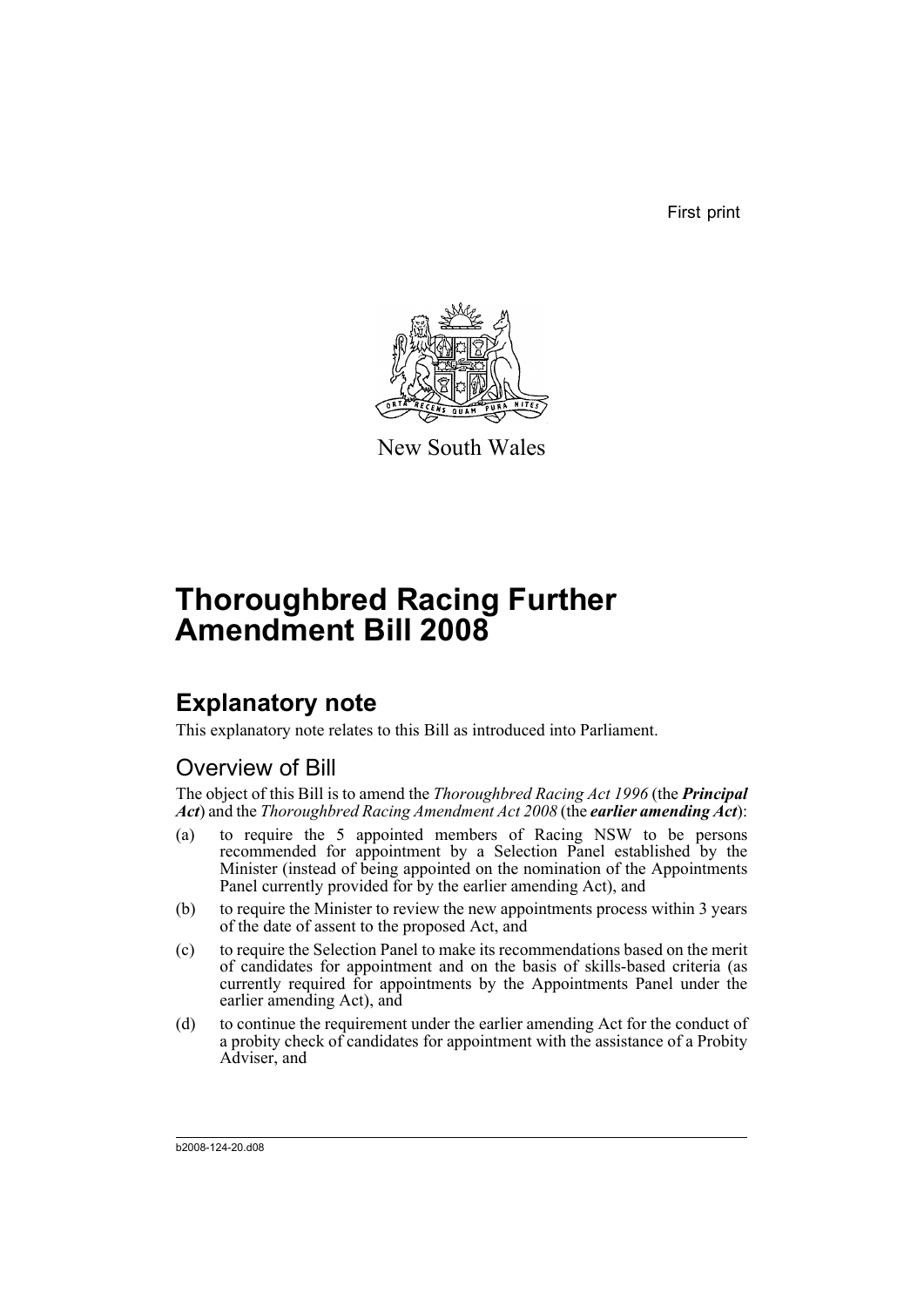Explanatory note

- (e) to repeal the requirement of the earlier amending Act for a recruitment consultant in connection with the appointment of members of Racing NSW, and
- (f) to dissolve the Appointments Panel established under the earlier amending Act and set aside any decisions or nominations made by it, and
- (g) to enact consequential savings and transitional provisions (including provisions for the establishment of the Selection Panel to enable the making of recommendations and appointments for reconstituting Racing NSW pursuant to the new appointment process).

## Outline of provisions

**Clause 1** sets out the name (also called the short title) of the proposed Act.

**Clause 2** provides for the commencement of the proposed Act on a day or days to be appointed by proclamation with the exception of transitional provisions and the amendments made to the earlier amending Act, which are to commence on the date of assent.

**Clause 3** is a formal provision that gives effect to the amendments to the *Thoroughbred Racing Act 1996* set out in Schedule 1.

**Clause 4** is a formal provision that gives effect to the amendments to the *Thoroughbred Racing Amendment Act 2008* set out in Schedule 2.

**Clause 5** provides for the repeal of the proposed Act after all the amendments made by the proposed Act have commenced. Once the amendments have commenced the proposed Act will be spent and section 30 of the *Interpretation Act 1987* provides that the repeal of an amending Act does not affect the amendments made by that Act.

## **Schedule 1 Amendment of Thoroughbred Racing Act 1996**

**Schedule 1 [1]** carries forward definitions from the earlier amending Act with changes to reflect the proposed new appointment process provided for by **Schedule 1 [2]**.

**Schedule 1 [2]** provides a new appointment process for the appointment of members of Racing NSW to replace the existing appointment process provided for by the earlier amending Act. Under the existing appointment process, appointed members of Racing NSW were to have been appointed on the nomination of an Appointments Panel consisting of representatives of industry participants. Under the new appointment process, appointments will be made on the recommendation of a Selection Panel established by the Minister. The new appointment process provides for the Selection Panel's recommendations to be made on the basis of merit and in accordance with the skills-based criteria currently provided for under the existing appointment process. The new appointment process provides for the term of an appointment to be for a period of  $\overline{u}$  to 4 years as recommended by the Selection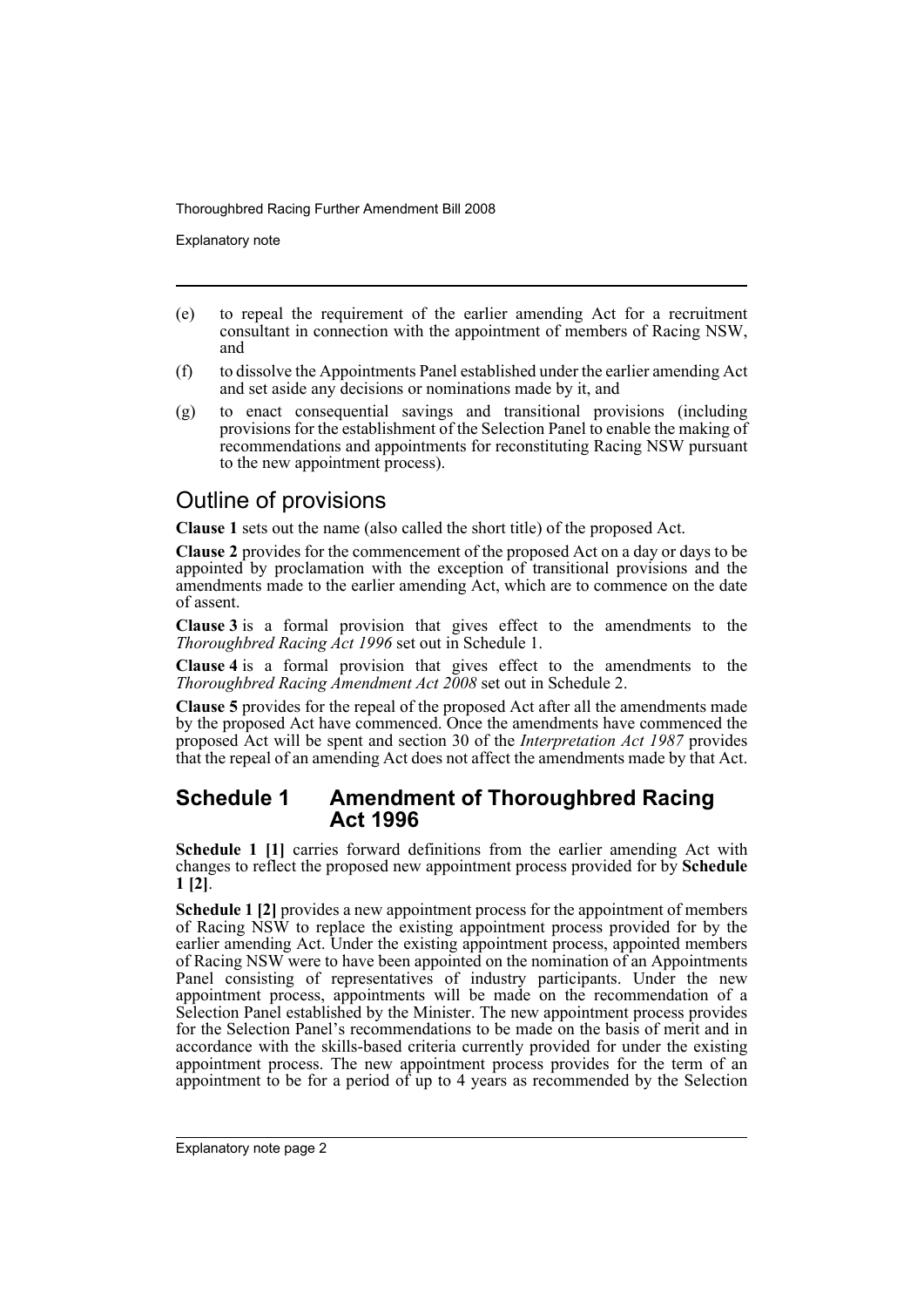Explanatory note

Panel (rather than for the period recommended by the Appointments Panel under the existing appointment process). The requirement under the existing appointment process for the Appointments Panel to engage a recruitment consultant is repealed.

The amendment also provides for the Minister to review the new appointment process after 3 years and for a report on the review to be tabled in Parliament.

**Schedule 1 [3]** makes a consequential amendment.

**Schedule 1 [4] and [5]** carry forward amendments made by the earlier amending Act (with consequential changes resulting from the repeal of provisions for the fresh recruitment process provided for by the earlier amending Act).

**Schedule 1 [6]** inserts a savings and transitional regulation-making power.

**Schedule 1 [7]** carries forward the transitional arrangements made by the earlier amending Act, subject to the following:

- (a) provisions for convening the Appointments Panel under the earlier amending Act are replaced with provisions for establishing the Selection Panel, to facilitate the reconstitution of the membership of Racing NSW in accordance with the amendments.
- (b) the Appointments Panel provided for under the earlier amending Act will be dissolved and the exercise of any function of the Appointments Panel (including any nomination of a person for appointment as a member of Racing NSW) is declared to be of no effect.

## **Schedule 2 Amendment of Thoroughbred Racing Amendment Act 2008**

**Schedule 2** makes consequential amendments to the earlier amending Act.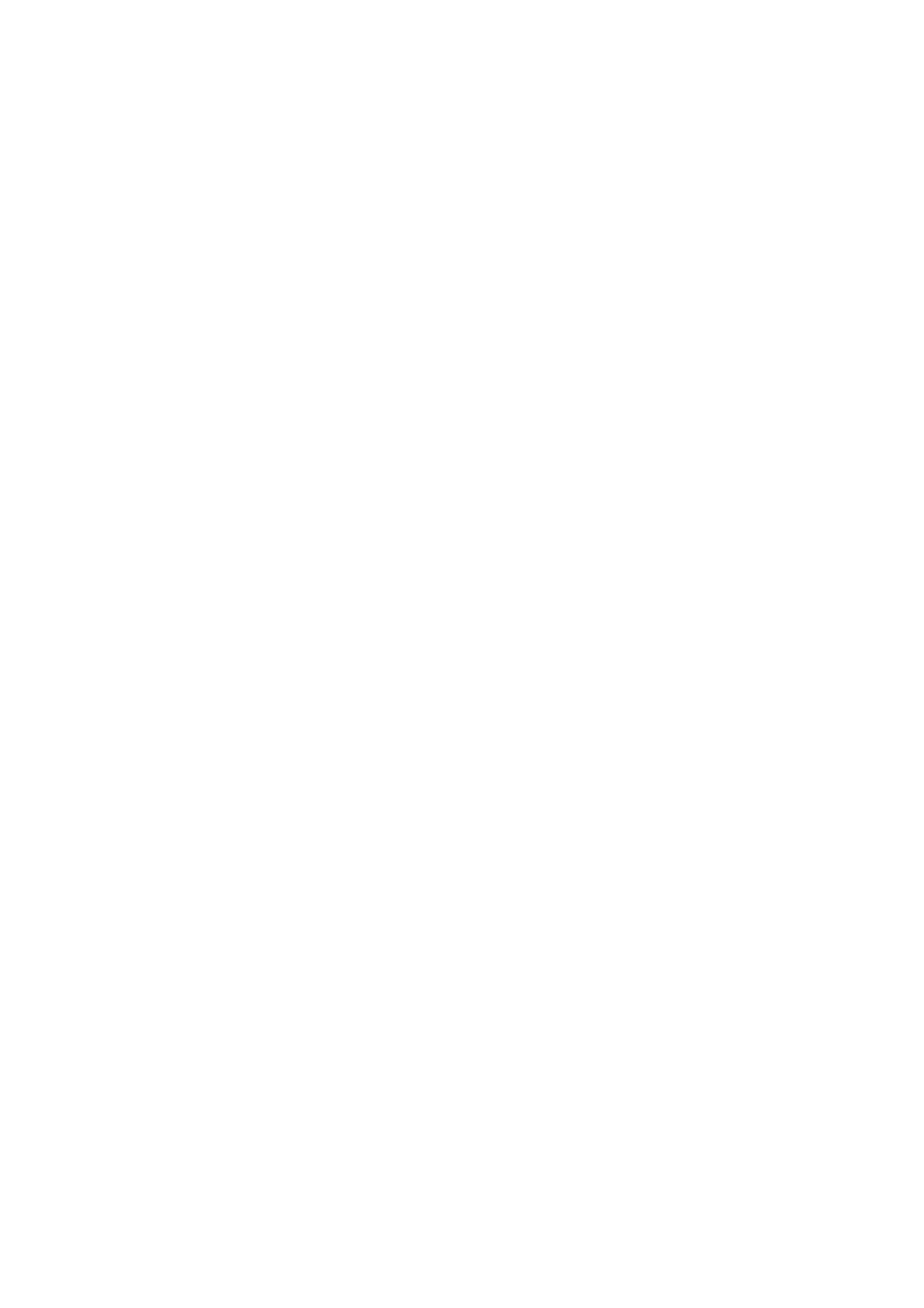First print



New South Wales

# **Thoroughbred Racing Further Amendment Bill 2008**

# **Contents**

|            |                                                        | Page |
|------------|--------------------------------------------------------|------|
|            | Name of Act                                            |      |
|            | Commencement                                           |      |
| 3          | Amendment of Thoroughbred Racing Act 1996 No 37        |      |
| 4          | Amendment of Thoroughbred Racing Amendment Act 2008    |      |
|            | No 63                                                  |      |
| 5          | Repeal of Act                                          |      |
| Schedule 1 | Amendment of Thoroughbred Racing Act 1996              |      |
| Schedule 2 | Amendment of Thoroughbred Racing Amendment Act 2008 10 |      |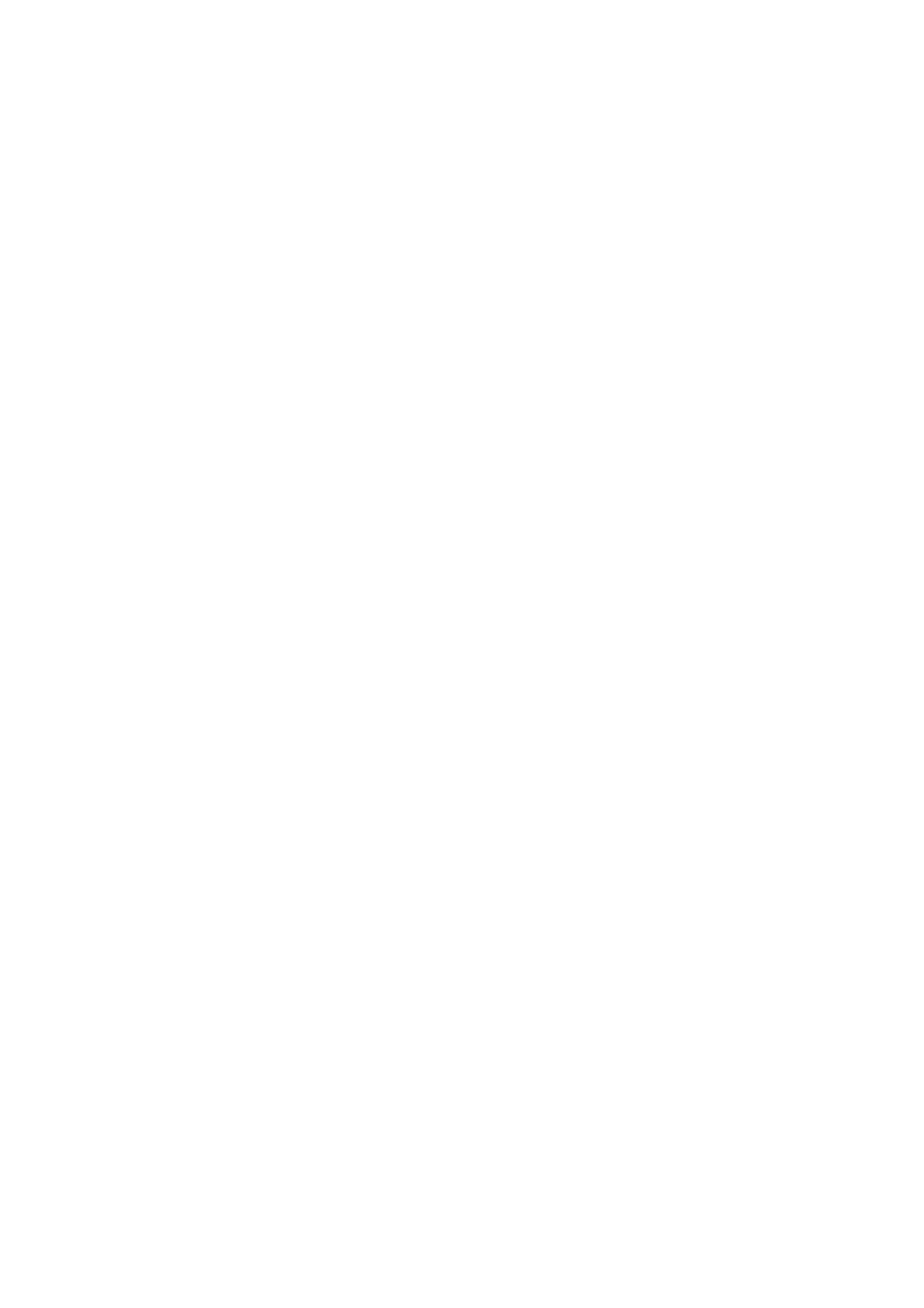

New South Wales

# **Thoroughbred Racing Further Amendment Bill 2008**

No , 2008

## **A Bill for**

An Act to amend the *Thoroughbred Racing Act 1996* to make further provision for the membership of Racing NSW; and for other purposes.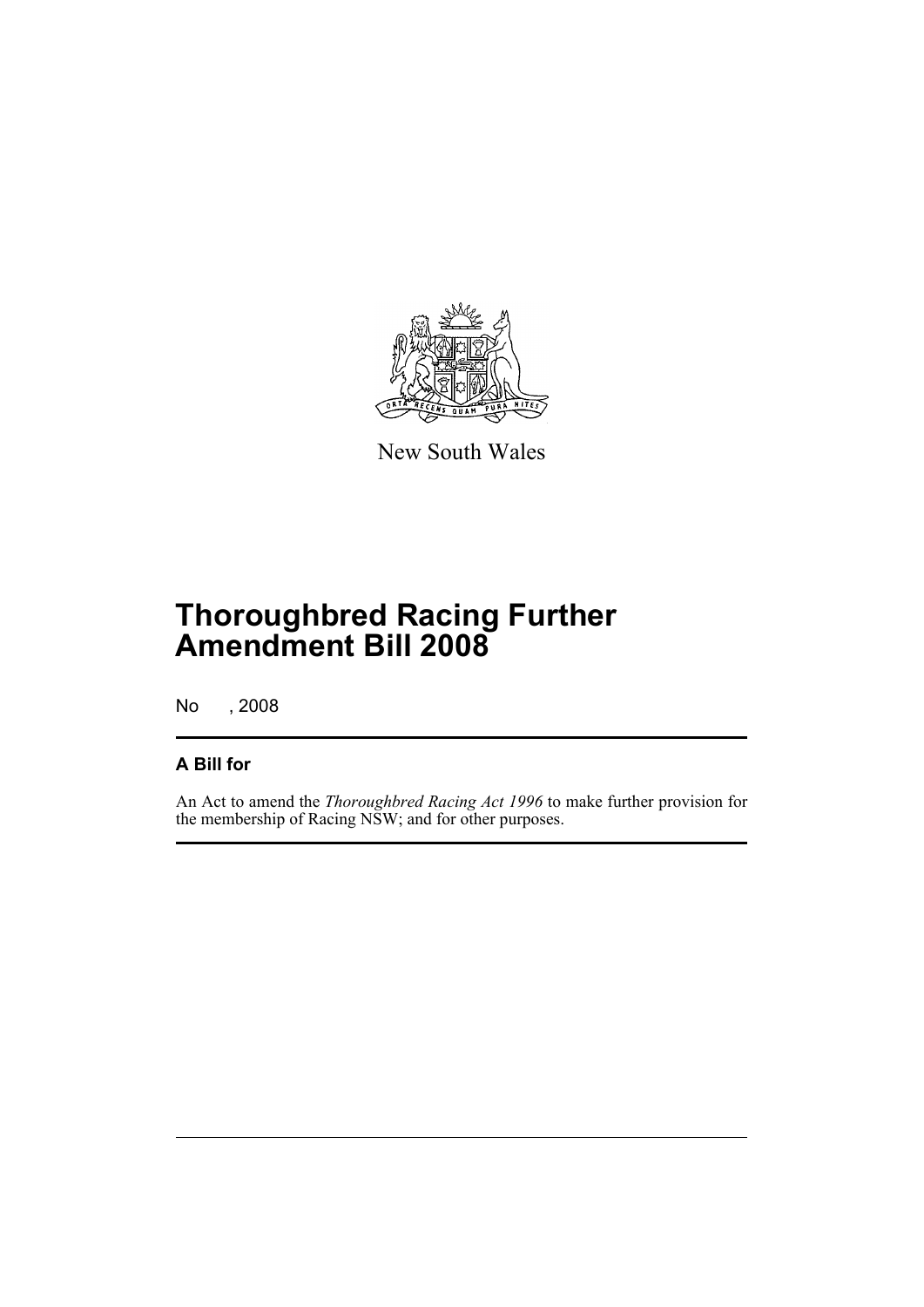<span id="page-7-4"></span><span id="page-7-3"></span><span id="page-7-2"></span><span id="page-7-1"></span><span id="page-7-0"></span>

|                |                    | The Legislature of New South Wales enacts:                                                                                                                | 1                   |
|----------------|--------------------|-----------------------------------------------------------------------------------------------------------------------------------------------------------|---------------------|
| 1              | <b>Name of Act</b> |                                                                                                                                                           |                     |
|                |                    | This Act is the Thoroughbred Racing Further Amendment Act 2008.                                                                                           | 3                   |
| $\overline{2}$ |                    | Commencement                                                                                                                                              | 4                   |
|                | (1)                | This Act commences on a day or days to be appointed by proclamation,<br>except as provided by subsection (2).                                             | 5<br>6              |
|                | (2)                | The following provisions of this Act commence on the date of assent to<br>this Act:                                                                       | $\overline{7}$<br>8 |
|                |                    | Schedule 1 [6] and [7],<br>(a)                                                                                                                            | 9                   |
|                |                    | Schedule 2.<br>(b)                                                                                                                                        | 10                  |
| 3              |                    | Amendment of Thoroughbred Racing Act 1996 No 37                                                                                                           | 11                  |
|                |                    | The <i>Thoroughbred Racing Act 1996</i> is amended as set out in<br>Schedule 1.                                                                           | 12<br>13            |
| 4              |                    | Amendment of Thoroughbred Racing Amendment Act 2008 No 63                                                                                                 | 14                  |
|                |                    | The <i>Thoroughbred Racing Amendment Act 2008</i> is amended as set out<br>in Schedule 2.                                                                 | 15<br>16            |
| 5              |                    | <b>Repeal of Act</b>                                                                                                                                      | 17                  |
|                | (1)                | This Act is repealed on the day following the day on which all of the<br>provisions of the Act have commenced.                                            | 18<br>19            |
|                | (2)                | The repeal of this Act does not, because of the operation of section 30<br>of the <i>Interpretation Act 1987</i> , affect any amendment made by this Act. | 20<br>21            |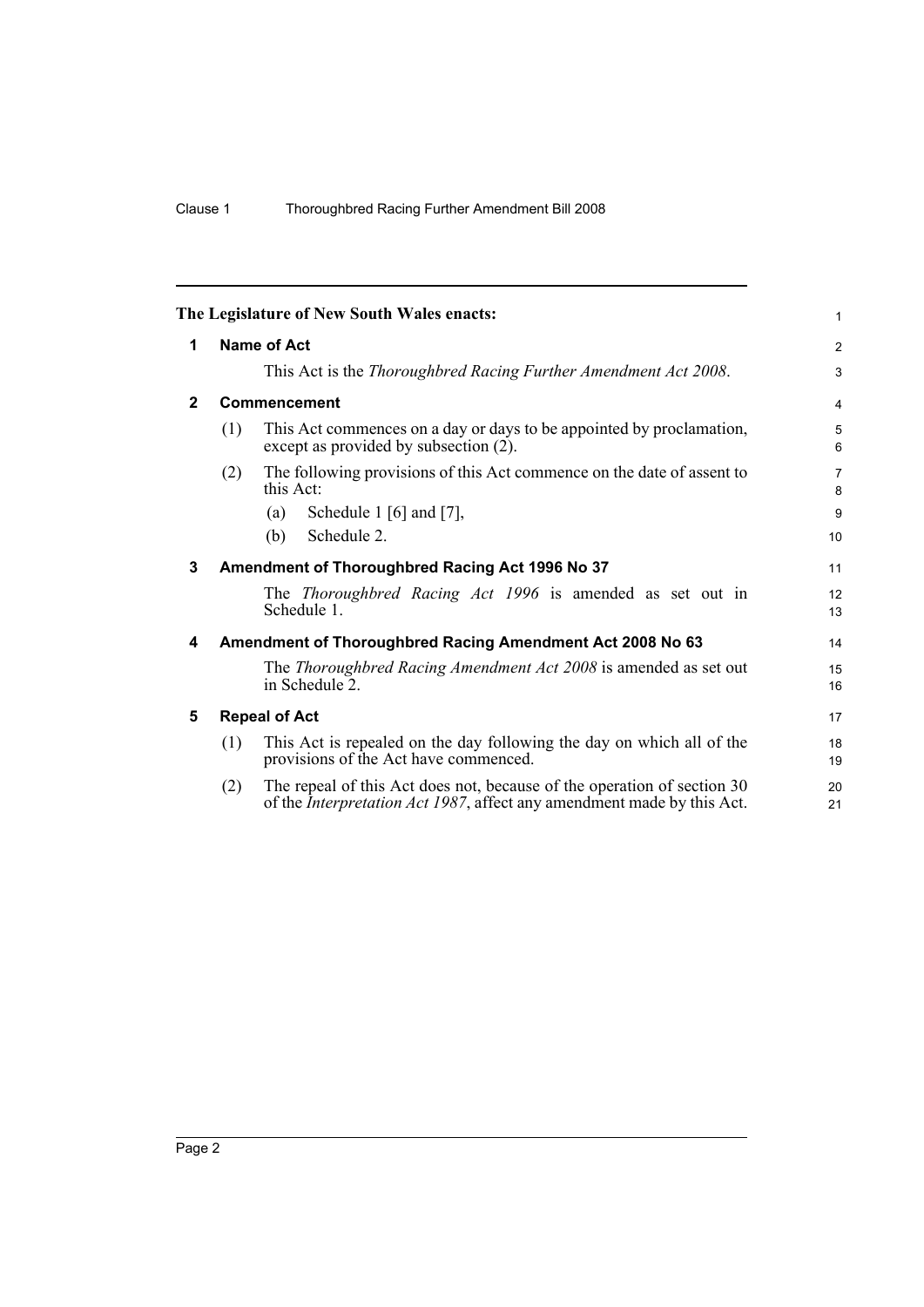Amendment of Thoroughbred Racing Act 1996 **Schedule 1** Schedule 1

## <span id="page-8-0"></span>**Schedule 1 Amendment of Thoroughbred Racing Act 1996**

1 2

|     |                 |                              |                   | (Section 3)                                                                                                                                                                                                                                                      | $\mathfrak{S}$             |
|-----|-----------------|------------------------------|-------------------|------------------------------------------------------------------------------------------------------------------------------------------------------------------------------------------------------------------------------------------------------------------|----------------------------|
| [1] |                 | <b>Section 3 Definitions</b> |                   |                                                                                                                                                                                                                                                                  | $\overline{4}$             |
|     |                 |                              |                   | Insert in alphabetical order in section $3(1)$ :                                                                                                                                                                                                                 | 5                          |
|     |                 |                              |                   | appointed member means a member of Racing NSW other than<br>the Chief Executive.                                                                                                                                                                                 | $\,6\,$<br>$\overline{7}$  |
|     |                 |                              |                   | <i>eligible industry body</i> means a body determined to be an eligible<br>industry body for the time being under section 31 (2).                                                                                                                                | $\bf 8$<br>9               |
|     |                 |                              |                   | <b>RICG</b> means the Racing Industry Consultation Group<br>established by this Act.                                                                                                                                                                             | 10<br>11                   |
|     |                 |                              |                   | <b>Selection Panel</b> means the Selection Panel established under<br>section 7.                                                                                                                                                                                 | 12<br>13                   |
| [2] |                 | Sections 6-9                 |                   |                                                                                                                                                                                                                                                                  | 14                         |
|     |                 |                              |                   | Omit the sections. Insert instead:                                                                                                                                                                                                                               | 15                         |
|     | $6\phantom{1}6$ |                              | <b>Membership</b> |                                                                                                                                                                                                                                                                  | 16                         |
|     |                 | (1)                          |                   | Racing NSW is to consist of the Chief Executive and 5 appointed<br>members appointed as follows:                                                                                                                                                                 | 17<br>18                   |
|     |                 |                              | (a)               | 5 members recommended for appointment by the<br>Selection Panel under section 7 and appointed by the<br>Minister to give effect to the recommendation of the<br>Selection Panel, unless the appointment is to fill a casual<br>vacancy under paragraph (b),      | 19<br>20<br>21<br>22<br>23 |
|     |                 |                              | (b)               | the appointment of a member to fill a casual vacancy (a<br>vacancy in the office of an appointed member occurring<br>other than by reason of the completion of the member's<br>term of office) is to be made by the Minister on the<br>nomination of Racing NSW. | 24<br>25<br>26<br>27<br>28 |
|     |                 | (2)                          |                   | A person is not eligible to be an appointed member of Racing<br>NSW if the person:                                                                                                                                                                               | 29<br>30                   |
|     |                 |                              | (a)               | is an employee of a race club or racing association, or                                                                                                                                                                                                          | 31                         |
|     |                 |                              | (b)               | is a member of the governing body of a race club or<br>eligible industry body, or                                                                                                                                                                                | 32<br>33                   |
|     |                 |                              | (c)               | holds a licence issued by Racing NSW or by a racing<br>association, or                                                                                                                                                                                           | 34<br>35                   |
|     |                 |                              |                   |                                                                                                                                                                                                                                                                  |                            |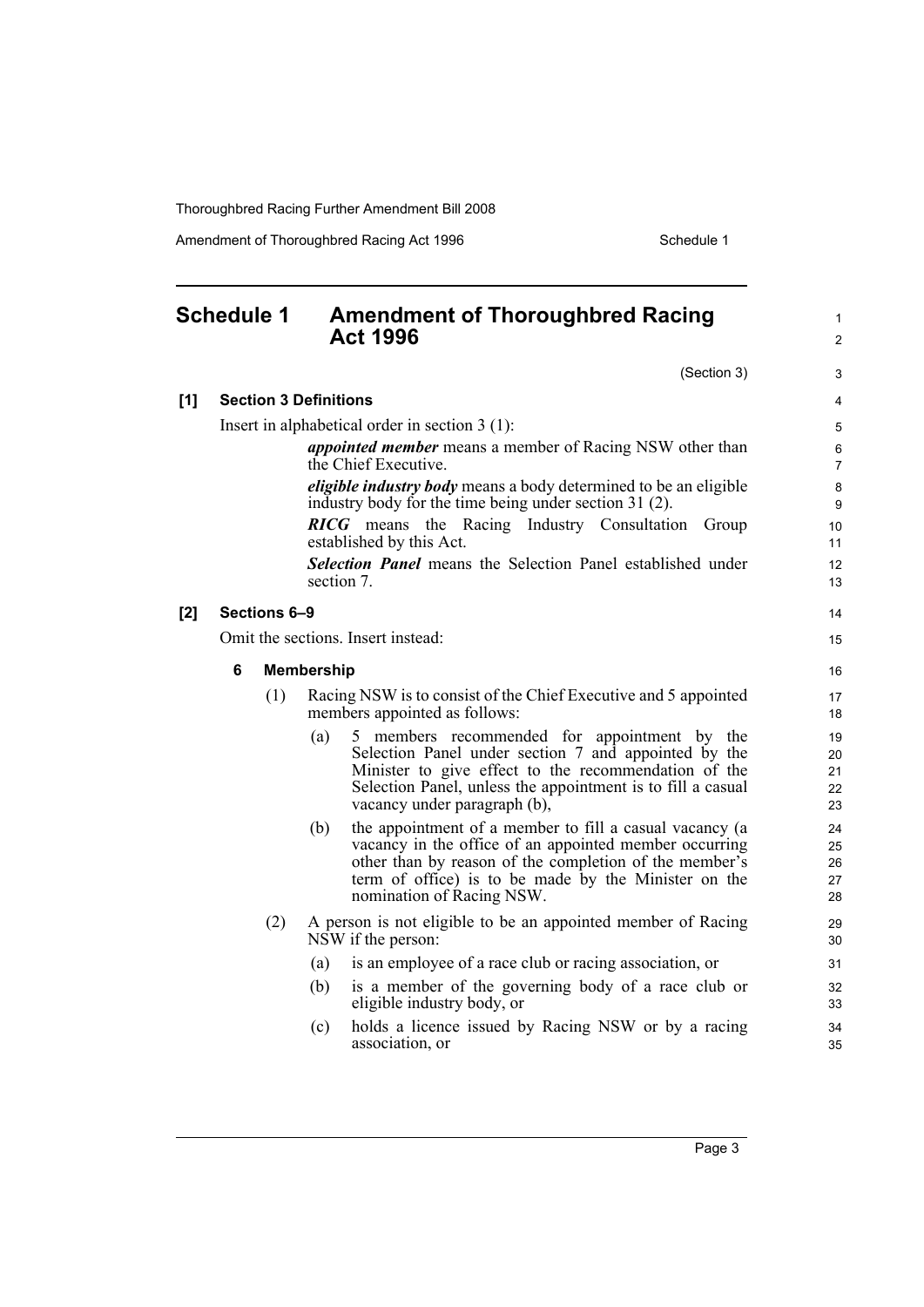Schedule 1 Amendment of Thoroughbred Racing Act 1996

|   |     | (d)                    | is registered by or with the Greyhound and Harness Racing<br>Regulatory Authority under the Greyhound and Harness<br><i>Racing Administration Act 2004, or</i>                                                                                                                                                                                                                      | 1<br>$\overline{\mathbf{c}}$<br>$\ensuremath{\mathsf{3}}$ |
|---|-----|------------------------|-------------------------------------------------------------------------------------------------------------------------------------------------------------------------------------------------------------------------------------------------------------------------------------------------------------------------------------------------------------------------------------|-----------------------------------------------------------|
|   |     | (e)                    | is currently, or during the previous 10 years has been,<br>warned off, disqualified or named on the Forfeits List<br>under the Australian Rules of Racing, or                                                                                                                                                                                                                       | 4<br>5<br>6                                               |
|   |     | (f)                    | during the previous 10 years has been convicted in New<br>South Wales of an offence that is punishable by<br>imprisonment for 12 months or more, or convicted<br>elsewhere than in New South Wales of an offence that, if<br>committed in New South Wales, would be an offence so<br>punishable, or                                                                                 | $\overline{7}$<br>8<br>9<br>10<br>11<br>12                |
|   |     | (g)                    | is an undischarged bankrupt or is taking advantage of the<br>laws in force for the time being relating to bankruptcy, or                                                                                                                                                                                                                                                            | 13<br>14                                                  |
|   |     | (h)                    | is a mentally incapacitated person.                                                                                                                                                                                                                                                                                                                                                 | 15                                                        |
|   | (3) | the                    | A person is not eligible to be appointed as a member of Racing<br>NSW if the person is a member of the Selection Panel at the time<br>Selection Panel makes its recommendation for the<br>appointment concerned.                                                                                                                                                                    | 16<br>17<br>18<br>19                                      |
|   | (4) |                        | A person is not eligible to hold office as an appointed member of<br>Racing NSW for more than 8 years in total (whether or not<br>involving consecutive terms of office).                                                                                                                                                                                                           | 20<br>21<br>22                                            |
|   | (5) | NSW.                   | The Chief Executive does not have a vote at meetings of Racing                                                                                                                                                                                                                                                                                                                      | 23<br>24                                                  |
|   | (6) |                        | While a person is an appointed member of Racing NSW, any<br>entitlement of the person to vote as a member of a race club or of<br>an eligible industry body is suspended.                                                                                                                                                                                                           | 25<br>26<br>27                                            |
| 7 |     | <b>Selection Panel</b> |                                                                                                                                                                                                                                                                                                                                                                                     | 28                                                        |
|   | (1) |                        | The Minister is to establish a Selection Panel to recommend<br>persons for appointment as members of Racing NSW and to<br>recommend the term of office of appointed members.                                                                                                                                                                                                        | 29<br>30<br>31                                            |
|   | (2) |                        | The Selection Panel must recommend only the number of persons<br>required to be appointed (no more and no fewer) and must<br>recommend a term of office for each person recommended.                                                                                                                                                                                                | 32<br>33<br>34                                            |
|   | (3) |                        | The Selection Panel must not recommend a person for<br>appointment as a member of Racing NSW unless the Panel is<br>satisfied that the person has experience in a senior administrative<br>role or experience at a senior level in one or more of the fields of<br>business, finance, law, marketing, technology, commerce,<br>regulatory administration or regulatory enforcement. | 35<br>36<br>37<br>38<br>39<br>40                          |
|   |     |                        |                                                                                                                                                                                                                                                                                                                                                                                     |                                                           |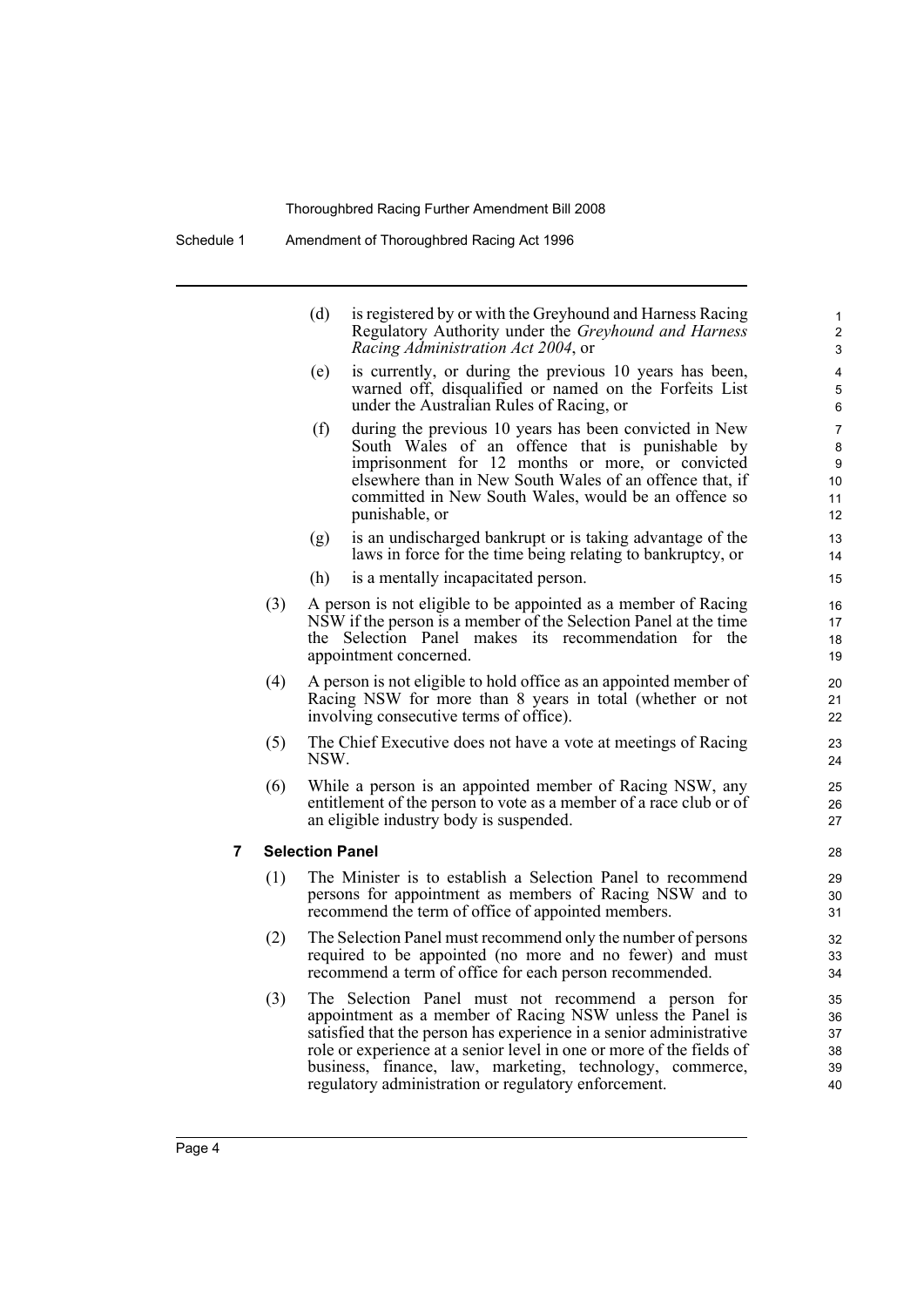Amendment of Thoroughbred Racing Act 1996 Schedule 1

|   | (4)                       | Before recommending a person for appointment as a member of<br>Racing NSW, the Selection Panel must conduct a probity check<br>of the person (with the level of scrutiny as determined by the<br>Minister). The Minister is to appoint a Probity Adviser to assist<br>the Selection Panel to conduct probity checks.                                          |  |  |
|---|---------------------------|---------------------------------------------------------------------------------------------------------------------------------------------------------------------------------------------------------------------------------------------------------------------------------------------------------------------------------------------------------------|--|--|
|   | (5)                       | The Selection Panel is to choose between candidates for<br>recommendation for appointment as a member of Racing NSW<br>on the basis of merit, with merit to be determined on the basis of<br>a candidate's abilities, qualifications, experience and personal<br>qualities that are relevant to the performance of the duties of<br>membership of Racing NSW. |  |  |
| 8 | Term of office of members |                                                                                                                                                                                                                                                                                                                                                               |  |  |
|   | (1)                       | An appointed member of Racing NSW is to be appointed to hold<br>office (subject to this Act) for a period of up to 4 years<br>recommended by the Selection Panel under section 7, unless the<br>appointment is to fill a casual vacancy.                                                                                                                      |  |  |
|   | (2)                       | An appointed member appointed to fill a casual vacancy (a<br>vacancy in the office of an appointed member occurring other                                                                                                                                                                                                                                     |  |  |

### **9 Review of appointments process**

member's predecessor.

(1) The Minister is to review the operation of sections 6–8 to determine whether their policy objectives remain valid and whether their terms remain appropriate for securing those objectives.

than by reason of the completion of the member's term of office) is to be appointed for the balance of the term of office of the

- (2) The review is to be undertaken as soon as possible after the period of 3 years from the date of assent to the *Thoroughbred Racing Further Amendment Act 2008*.
- (3) A report on the outcome of the review is to be tabled in each House of Parliament within 12 months after the end of the period of 3 years.

### **[3] Section 12 Personal liability**

Insert "or the Selection Panel" after "a member of Racing NSW".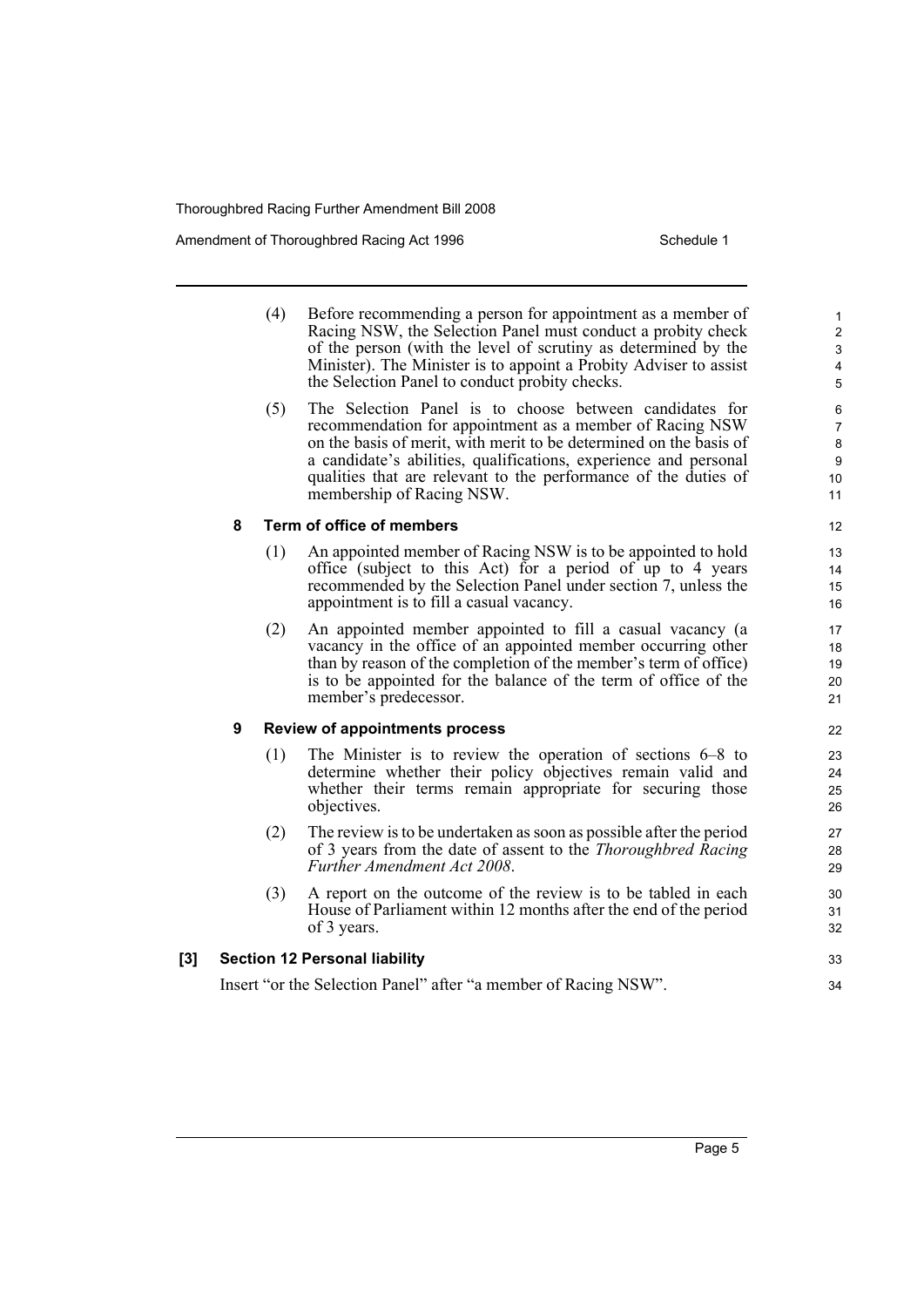| [4] |                                                 |     | <b>Section 15 Vacation of office</b>                                                                                                                                                                                                                                                                                                                                                                                                                                                                                                                                                                                                        | $\mathbf{1}$                                                   |  |
|-----|-------------------------------------------------|-----|---------------------------------------------------------------------------------------------------------------------------------------------------------------------------------------------------------------------------------------------------------------------------------------------------------------------------------------------------------------------------------------------------------------------------------------------------------------------------------------------------------------------------------------------------------------------------------------------------------------------------------------------|----------------------------------------------------------------|--|
|     | Omit section 15 $(2)$ – $(4)$ . Insert instead: |     |                                                                                                                                                                                                                                                                                                                                                                                                                                                                                                                                                                                                                                             |                                                                |  |
|     |                                                 | (2) | The Minister may, on the recommendation of Racing NSW,                                                                                                                                                                                                                                                                                                                                                                                                                                                                                                                                                                                      | 3                                                              |  |
|     |                                                 |     | remove an appointed member of Racing NSW from office for<br>incapacity, incompetence, misbehaviour or a contravention of the                                                                                                                                                                                                                                                                                                                                                                                                                                                                                                                | 4<br>5                                                         |  |
|     |                                                 |     | code of conduct adopted by Racing NSW under section 11A.                                                                                                                                                                                                                                                                                                                                                                                                                                                                                                                                                                                    | 6                                                              |  |
| [5] |                                                 |     | <b>Section 19 Procedure</b>                                                                                                                                                                                                                                                                                                                                                                                                                                                                                                                                                                                                                 | $\overline{7}$                                                 |  |
|     |                                                 |     | Omit section 19 $(5)$ and $(6)$ .                                                                                                                                                                                                                                                                                                                                                                                                                                                                                                                                                                                                           | 8                                                              |  |
| [6] |                                                 |     | <b>Schedule 1 Savings and transitional provisions</b>                                                                                                                                                                                                                                                                                                                                                                                                                                                                                                                                                                                       | 9                                                              |  |
|     |                                                 |     | Insert at the end of clause $3(1)$ :                                                                                                                                                                                                                                                                                                                                                                                                                                                                                                                                                                                                        | 10                                                             |  |
|     |                                                 |     | Thoroughbred Racing Further Amendment Act 2008                                                                                                                                                                                                                                                                                                                                                                                                                                                                                                                                                                                              | 11                                                             |  |
| [7] | Schedule 1, Part 9                              |     |                                                                                                                                                                                                                                                                                                                                                                                                                                                                                                                                                                                                                                             |                                                                |  |
|     | Omit the Part. Insert instead:                  |     |                                                                                                                                                                                                                                                                                                                                                                                                                                                                                                                                                                                                                                             |                                                                |  |
|     | Part 9                                          |     | <b>Provisions consequent on 2008</b>                                                                                                                                                                                                                                                                                                                                                                                                                                                                                                                                                                                                        | 14                                                             |  |
|     |                                                 |     | amendments                                                                                                                                                                                                                                                                                                                                                                                                                                                                                                                                                                                                                                  | 15                                                             |  |
|     | 35                                              |     | <b>Definitions</b>                                                                                                                                                                                                                                                                                                                                                                                                                                                                                                                                                                                                                          | 16                                                             |  |
|     |                                                 |     | In this Part:                                                                                                                                                                                                                                                                                                                                                                                                                                                                                                                                                                                                                               | 17                                                             |  |
|     |                                                 |     | 2008 amending Act means the Thoroughbred Racing<br>Amendment Act 2008.                                                                                                                                                                                                                                                                                                                                                                                                                                                                                                                                                                      | 18<br>19                                                       |  |
|     |                                                 |     | 2008 further amending Act means the Thoroughbred Racing<br><b>Further Amendment Act 2008.</b>                                                                                                                                                                                                                                                                                                                                                                                                                                                                                                                                               | 20<br>21                                                       |  |
|     | 36                                              |     | Transitional arrangements for appointment of new membership of<br><b>Racing NSW</b>                                                                                                                                                                                                                                                                                                                                                                                                                                                                                                                                                         | 22<br>23                                                       |  |
|     |                                                 | (1) | For the purpose of facilitating the appointment of the members of<br>Racing NSW in accordance with section 6 as substituted by the<br>2008 further amending Act (referred to in this clause as the <i>new</i><br><i>members of Racing NSW</i> ) with effect from the commencement<br>of that section:<br>the Selection Panel provided for by section 7 (as<br>(a)<br>substituted by the 2008 further amending Act) may be<br>established, and any function of the Selection Panel may<br>be exercised, before that commencement as if the whole of<br>the 2008 further amending Act had commenced on the date<br>of assent to that Act, and | 24<br>25<br>26<br>27<br>28<br>29<br>30<br>31<br>32<br>33<br>34 |  |
|     |                                                 |     |                                                                                                                                                                                                                                                                                                                                                                                                                                                                                                                                                                                                                                             |                                                                |  |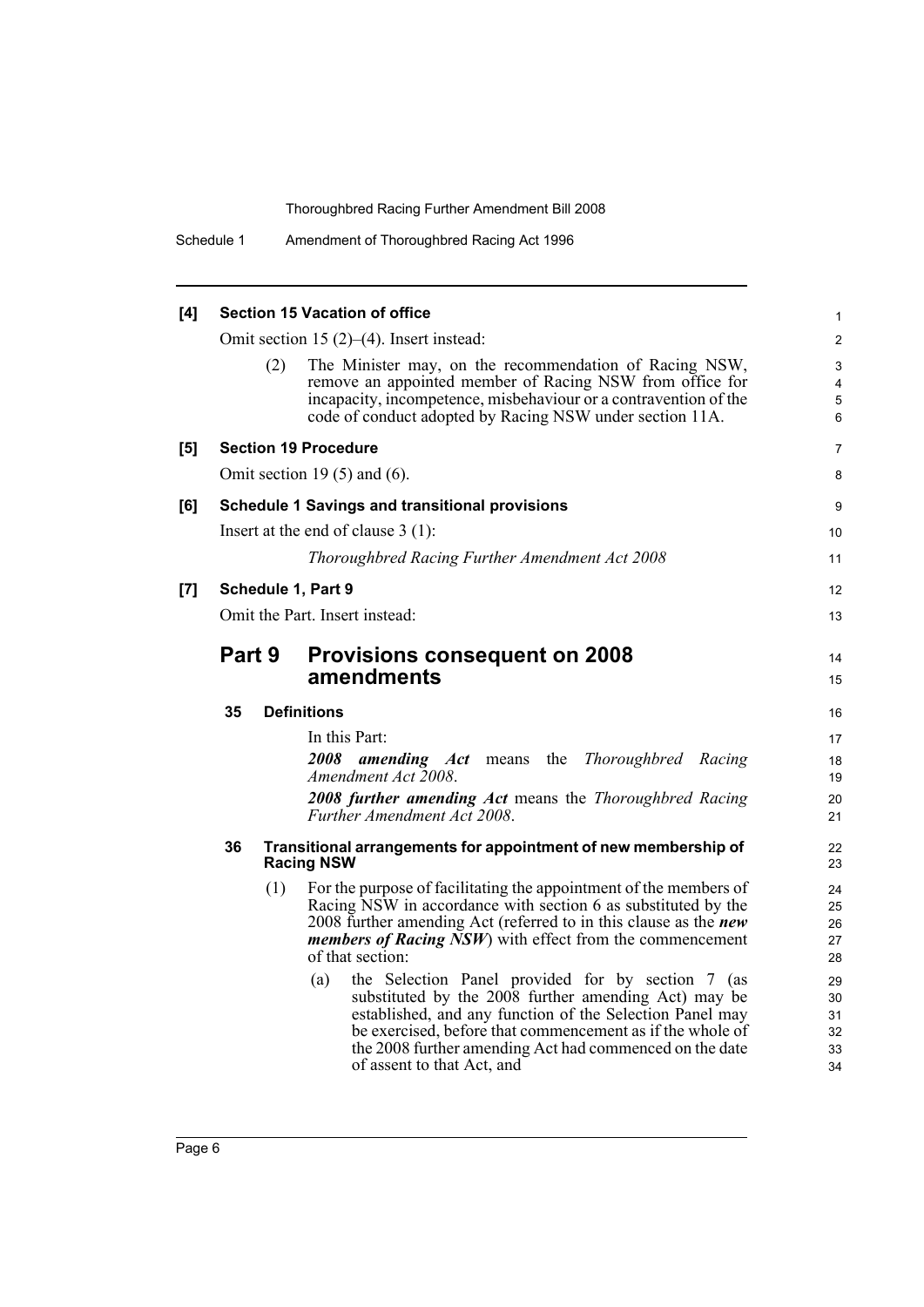Amendment of Thoroughbred Racing Act 1996 Schedule 1

- (b) the Minister may appoint a Probity Adviser under section 7 (as substituted by the 2008 further amending Act), and any function of the Probity Adviser may be exercised, before that commencement as if the whole of the 2008 further amending Act had commenced on the date of assent to that Act, and
- (c) the Minister may, pursuant to a recommendation made by the Selection Panel before that commencement, appoint the new members of Racing NSW before that commencement, with the appointments to take effect on that commencement.
- (2) As soon as practicable after the commencement of this clause, the Minister is to establish the Selection Panel for the purpose of recommending persons for appointment as the new members of Racing NSW as provided by this clause and recommending their term of office.
- (3) Any period of office as a voting member of Racing NSW before the substitution of section 6 by the 2008 further amending Act counts as a period of office as an appointed member of Racing NSW for the purposes of section  $6(4)$  (which provides that a person is not eligible to hold office as an appointed member of Racing NSW for more than 8 years in total).
- (4) Despite subclause (3) and section 6 (4), a person holding office as a member of Racing NSW on the commencement of this clause can (if otherwise eligible) be appointed as a new member of Racing NSW for a period of up to 4 years. This subclause does not limit the operation of section  $\dot{6}$  (4) in relation to any subsequent appointment of the person as a member of Racing NSW.

### **37 Transitional arrangements for appointment of membership of RICG**

- (1) For the purpose of facilitating the appointment of the members of RICG in accordance with Part  $3$  (as substituted by the 2008 amending Act) with effect from the commencement of that Part, determinations and nominations may be made under and for the purposes of section 31 (as substituted by the 2008 amending Act), before that commencement as if the whole of the 2008 amending Act had commenced on the date of assent to that Act.
- (2) As soon as practicable after the commencement of this clause, the Minister is to call for nominations for the purpose of nominating persons for appointment as members of RICG as provided by this clause.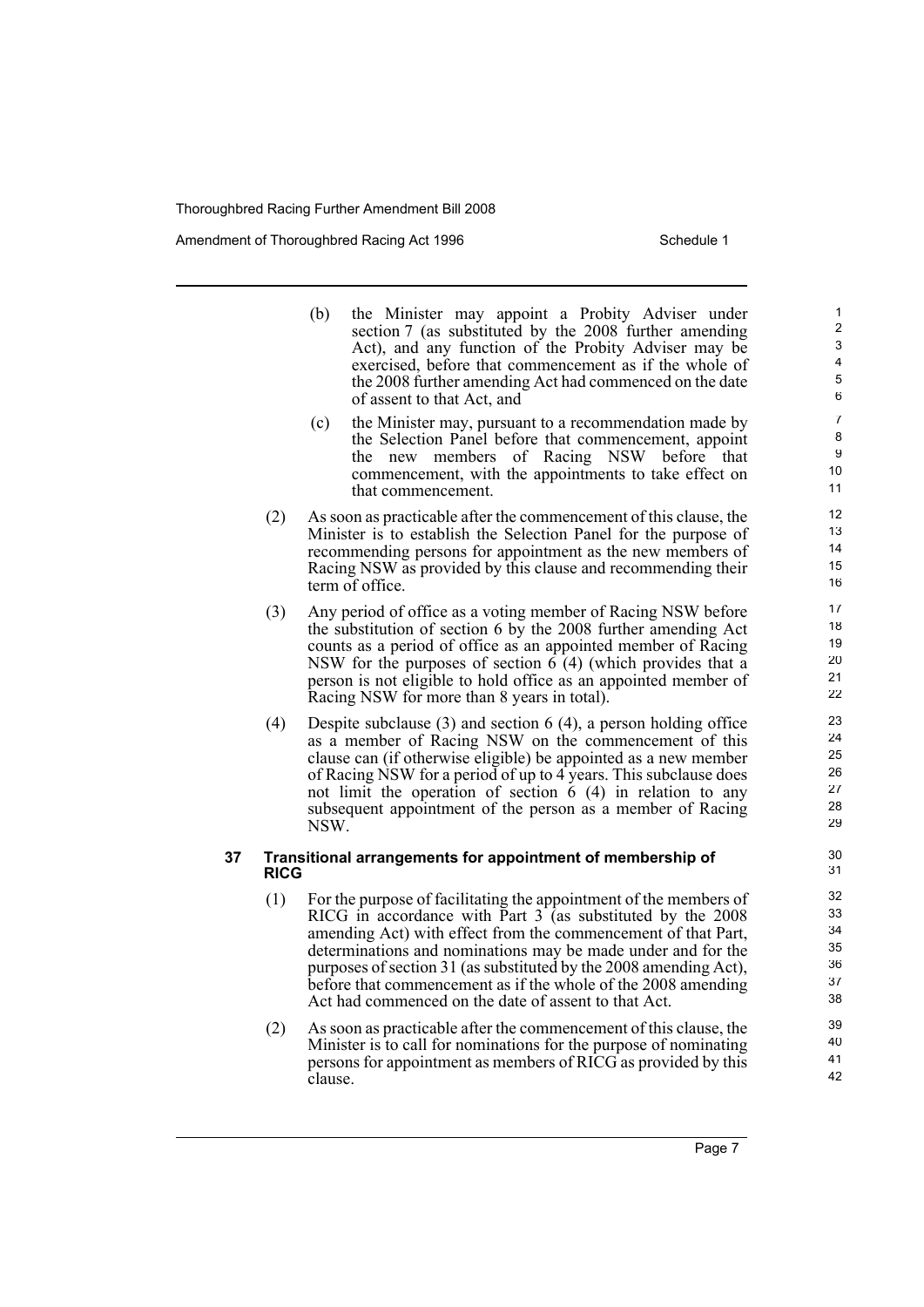Schedule 1 Amendment of Thoroughbred Racing Act 1996

#### **38 Former members of Racing NSW**

(1) On the commencement of section 6 (as substituted by the 2008 further amending Act) the persons holding office as members of Racing NSW immediately before that commencement cease to hold office as members.

- (2) A person who ceases to hold office pursuant to this clause is not entitled to compensation because of that loss of office.
- (3) Neither this clause nor the substitution of section 6 by the 2008 further amending Act affects:
	- (a) the continuity of existence of Racing NSW as a body corporate established by this Act, or
	- (b) the continuity of operation of any decision made or other action taken by the members of Racing NSW before ceasing to hold office under this clause, or
	- (c) the continuity of employment of the Chief Executive and other members of staff of Racing NSW.

### **39 Dissolution of RIPAC**

- (1) On the commencement of Part 3 (as substituted by the 2008 amending Act):
	- (a) the Racing Industry Participants Advisory Committee is dissolved, and
	- (b) the persons holding office as members of that committee cease to hold office as members.
- (2) A person who ceases to hold office pursuant to this clause is not entitled to compensation because of that loss of office.

#### **40 Distribution of profits to Consolidated Fund**

Any profits of Racing NSW not distributed to the Consolidated Fund in compliance with section 28 before the repeal of that section by the 2008 amending Act are not required to be distributed to the Consolidated Fund.

### **41 Functions of members during caretaker period**

(1) On and from the date of introduction into Parliament of the Bill for the 2008 amending Act, the members of Racing NSW who hold office before the substitution of section 6 by the 2008 further amending Act are entitled to exercise their functions in a manner that is consistent with any convention or practice as to the exercise of functions by members of a body pending the appointment of a new membership of the body.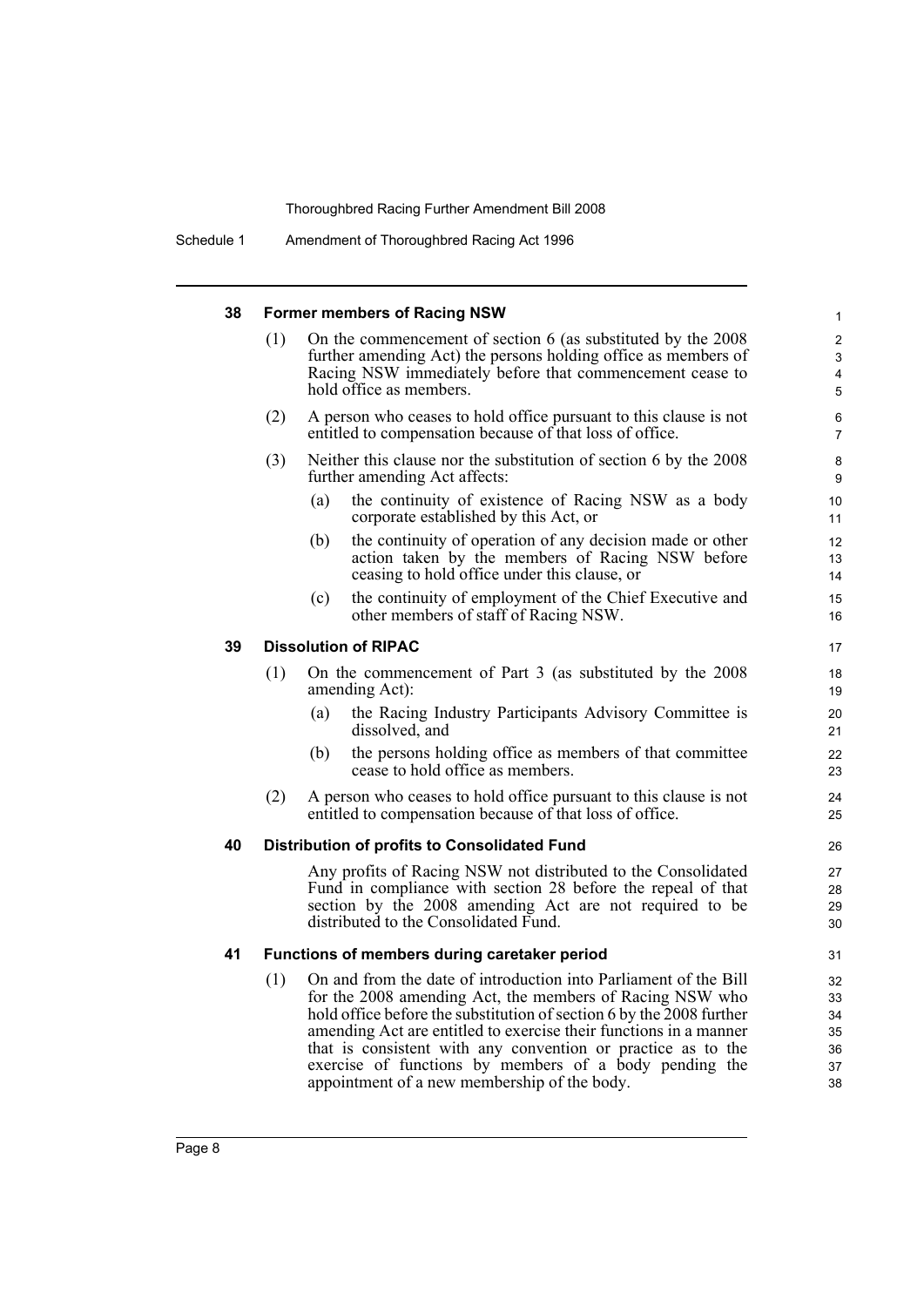Amendment of Thoroughbred Racing Act 1996 Schedule 1

|      | (2) | This clause is taken to have operated from that date of<br>introduction.                                                                                                                                                       | 1<br>2               |
|------|-----|--------------------------------------------------------------------------------------------------------------------------------------------------------------------------------------------------------------------------------|----------------------|
| 41 A |     | <b>Dissolution of Appointments Panel</b>                                                                                                                                                                                       | 3                    |
|      | (1) | On the date of assent to the 2008 further amending Act:                                                                                                                                                                        | 4                    |
|      |     | the Appointments Panel is dissolved, and<br>(a)                                                                                                                                                                                | 5                    |
|      |     | persons holding office as members of the<br>(b)<br>the<br>Appointments Panel cease to hold office as members.                                                                                                                  | 6<br>7               |
|      | (2) | A person who ceases to hold office pursuant to this clause is not<br>entitled to compensation because of that loss of office.                                                                                                  | 8<br>9               |
|      | (3) | The exercise of any function of the Appointments Panel before<br>the date of assent to the 2008 further amending Act (including the<br>nomination of any person for appointment as a member of Racing<br>NSW) is of no effect. | 10<br>11<br>12<br>13 |